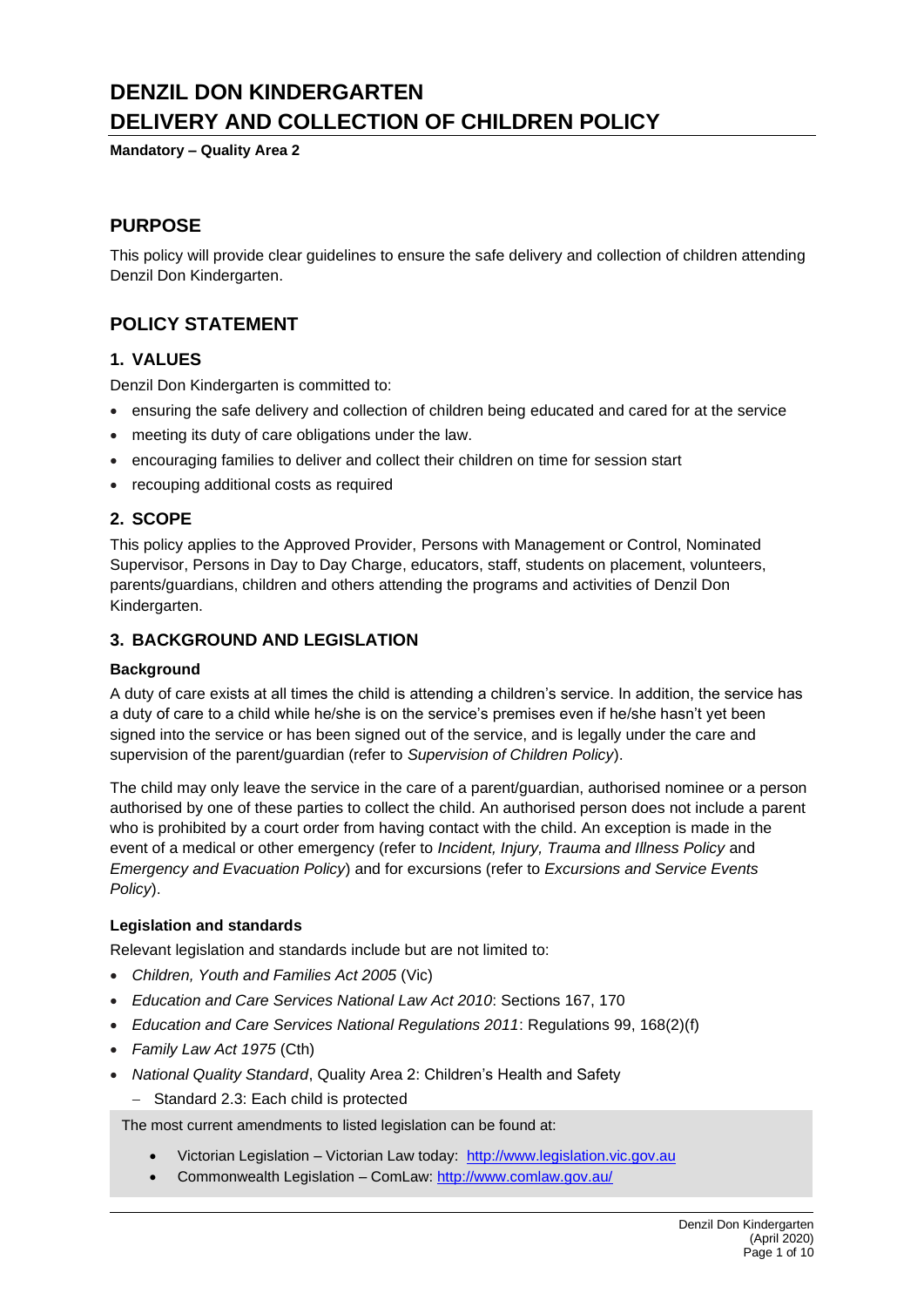### **4. DEFINITIONS**

The terms defined in this section relate specifically to this policy. For commonly used terms e.g. Approved Provider, Nominated Supervisor, Regulatory Authority etc. refer to the *General Definitions* section of this manual.

**Attendance record:** Kept by the service to record details of each child attending the service including name, time of arrival and departure, signature of person delivering and collecting the child or of the Nominated Supervisor or educator (Regulation 158(1)).

**Authorised nominee:** (In relation to this policy) a person who has been given written authority by the parents/guardians of a child to collect that child from the education and care service. These details will be on the child's enrolment form. The minimum age of an authorised nominee at Denzil Don Kindergarten is 16.

The National Law and National Regulations do not specify a minimum age limit for an authorised nominee. Each service will need to determine if a person under the age of 18 is able to be an authorised nominee and, if so, what constitutes the minimum acceptable age at that service.

**Duty of care:** A common law concept that refers to the responsibilities of organisations to provide people with an adequate level of protection against harm and all reasonable foreseeable risk of injury.

**Inappropriate person:** A person who may pose a risk to the health, safety or wellbeing of any child attending the education and care service, or whose behaviour or state of mind make it inappropriate for him/her to be on the premises e.g. a person under the influence of drugs or alcohol (Act 171(3)).

**Incident, Injury, Trauma and Illness Record:** Contains details of any incident, injury, trauma or illness that occurs while the child is being educated and cared for by the service. Any incident, injury, trauma or illness must be recorded as soon as is practicable but not later than 24 hours after the occurrence. Details required include the:

- name and age of the child
- circumstances leading to the incident, injury, trauma or illness (including any symptoms)
- time and date
- details of action taken by the service including any medication administered, first aid provided or medical personnel contacted
- details of any witnesses
- names of any person the service notified or attempted to notify, and the time and date of this
- signature of the person making the entry, and time and date of this.

These details must be kept for the period of time specified in Regulation 183. A sample *Incident, Injury, Trauma and Illness Record* is available on the ACECQA website.

**Medication record:** Contains details for each child to whom medication is to be administered by the service. This includes the child's name, signed authorisation to administer medication and a record of the medication administered, including time, date, dosage, manner of administration, name and signature of person administering the medication and of the person checking the medication if required (Regulation 92). A sample medication record is available on the ACECQA website.

**Serious incident:** A serious incident is defined in Regulation 12 as:

- the death of a child while being educated and cared for by the service
- any incident involving an injury or trauma, or the illness of a child that requires or ought to have required:
	- attention of a registered medical practitioner, or
	- attendance at a hospital

examples include whooping cough, broken limb, anaphylaxis reaction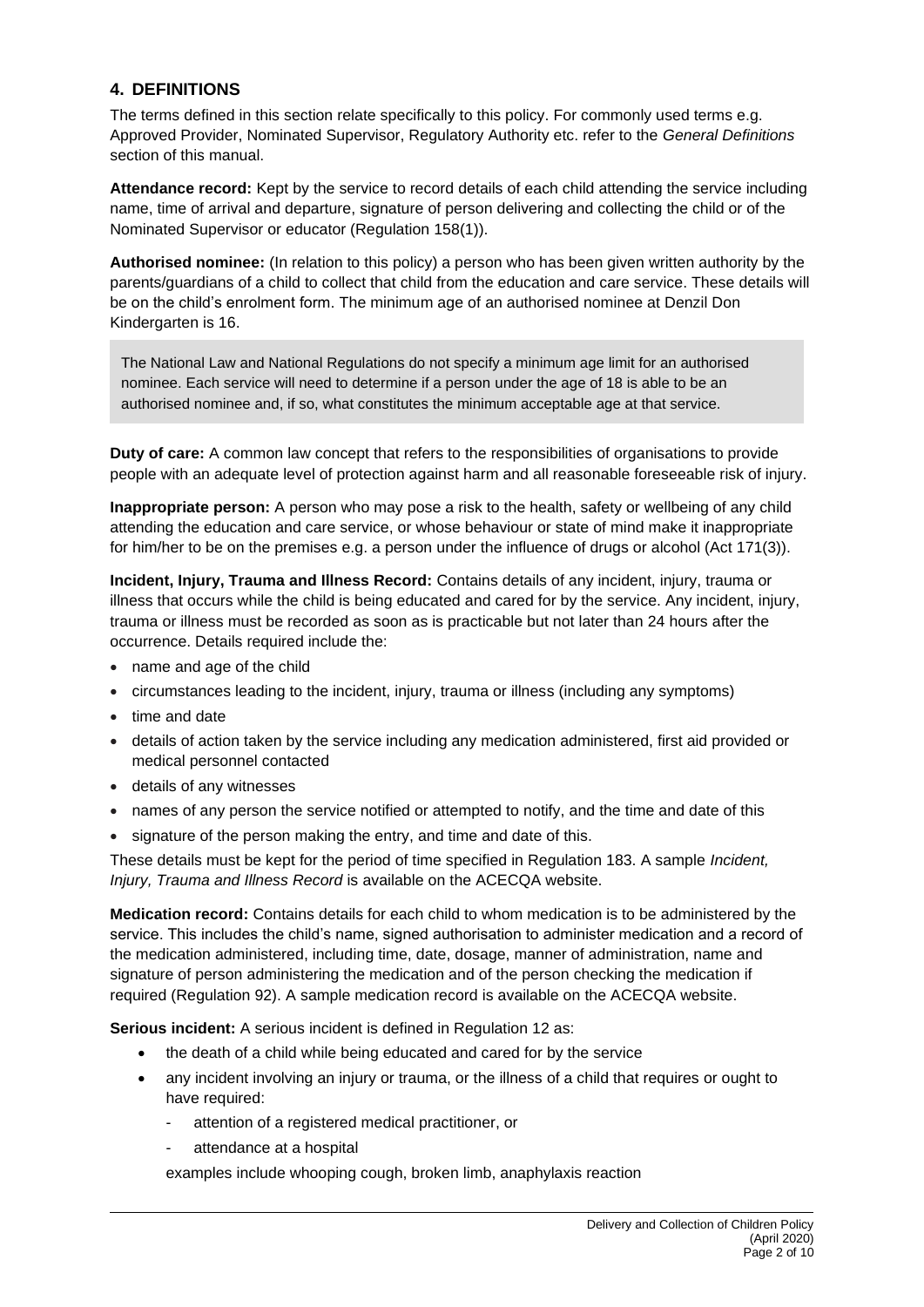- any incident requiring attendance by emergency services
- a circumstance where a child appears to be missing, is unaccounted for, has been removed from the service contrary to the Regulations, or has been locked in or out of the service premises.

The Approved Provider must notify the Regulatory Authority (DET) in writing within 24 hours of a serious incident occurring at the service (Regulation 172(2)(a)). The Notification of a Serious Incident Form (available on the ACECQA website) is to be completed and submitted online using the National Quality Agenda IT System (NQA ITS). Records are required to be retained for the periods specified in Regulation 183.

**Unauthorised person:** (in relation to this policy) is any person who has not been listed as an authorised nominee on the child's enrolment form.

# **5. SOURCES AND RELATED POLICIES**

# **Sources**

- Australian Children's Education and Care Quality Authority (ACECQA): [www.acecqa.gov.au](http://www.acecqa.gov.au/)
- Department of Education and Training (DET) Licensed Children's Services, phone 1300 307 415 or email [licensed.childrens.services@edumail.vic.gov.au](mailto:licensed.childrens.services@edumail.vic.gov.au)

# **Service policies**

- *Acceptance and Refusal of Authorisations Policy*
- *Child Safe Environment Policy*
- *Dealing with Medical Conditions Policy*
- *Emergency and Evacuation Policy*
- *Enrolment and Orientation Policy*
- *Excursions and Service Events Policy*
- *Fees Policy*
- *Incident, Injury, Trauma and Illness Policy*
- *Privacy and Confidentiality Policy*
- *Road Safety and Safe Transport Policy*
- *Supervision of Children Policy*

# **PROCEDURES**

### **The Approved Provider or Persons with Management and Control is responsible for:**

- ensuring parents/guardians have completed the authorised nominee (refer to *Definitions*) section of their child's enrolment form, and that the form is signed and dated (refer to *Enrolment and Orientation Policy*)
- providing an attendance record (refer to *Definitions*) that meets the requirements of Regulation 158(1) and is signed by the parent/guardian or authorised nominee on delivery and collection of their child from the service every day
- ensuring a child does not leave the service except with a parent/guardian or authorised nominee, or with the written authorisation of one of these (refer to Attachment 2 – Authorisation Form) or in the case of a medical or other emergency (Regulation 99) (refer to *Acceptance and Refusal of Authorisations Policy*, *Dealing with Medical Conditions Policy*, *Incident, Injury Trauma and Illness Policy* and *Child Safe Environment Policy*)
- ensuring a child is not taken outside the service premises on an excursion except with the written authorisation of a parent/guardian or authorised nominee (refer to *Excursions and Service Events Policy*)
- ensuring authorisation procedures are in place for excursions and other service events (refer to *Excursions and Service Events Policy*)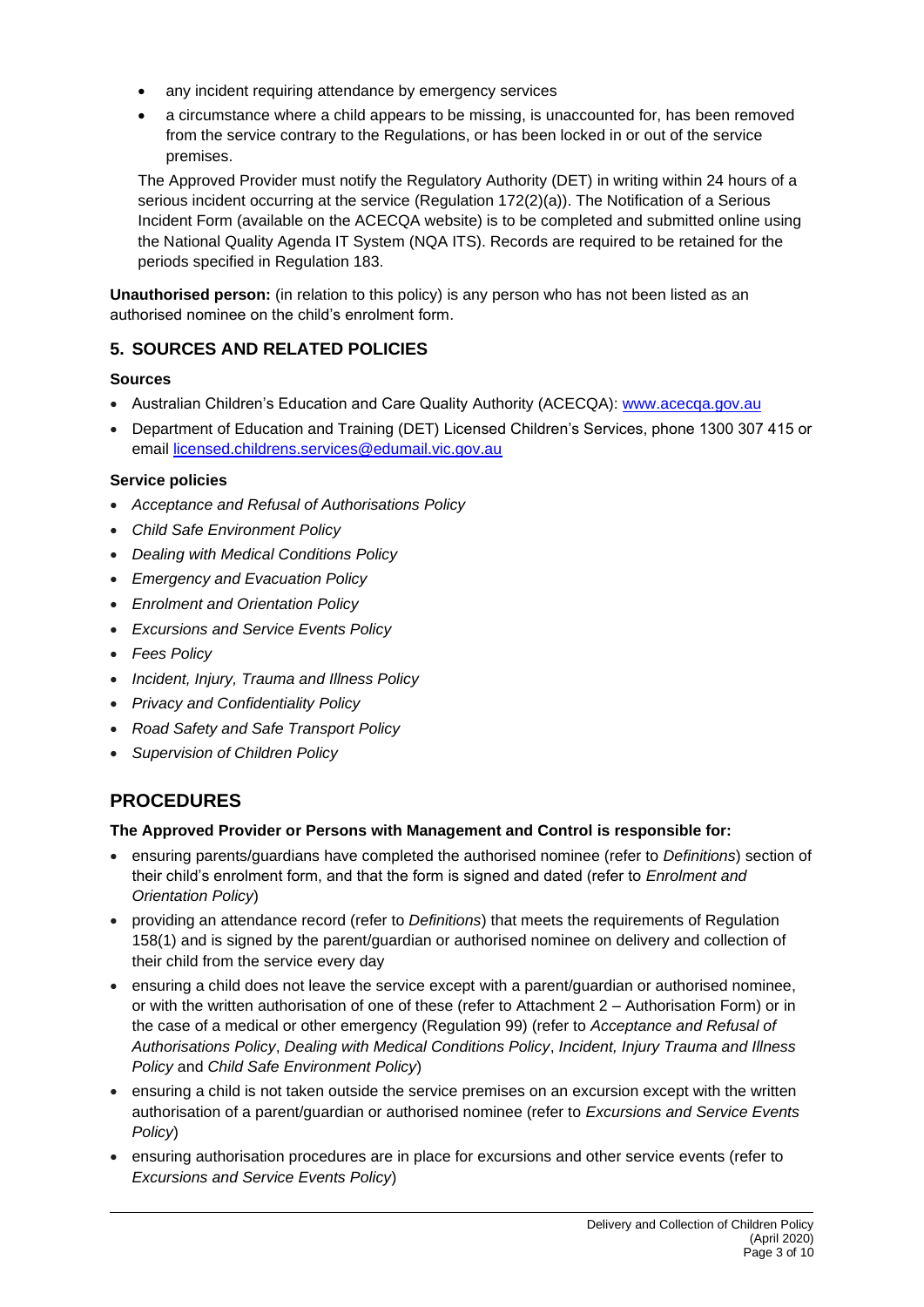- ensuring that there are procedures in place when a child is given into the care of another person, such as for a medical or other emergency (refer to *Emergency and Evacuation Policy* and *Incident, Injury, Trauma and Illness Policy*)
- ensuring that there are procedures in place when a parent/guardian or authorised nominee telephones the service to advise that a person not listed on their child's enrolment form will be collecting their child (refer to Attachment 1 – Authorisation procedures)
- ensuring that parents/guardians or authorised nominees are contacted in the event that an unauthorised person arrives to collect a child from the service, and that appropriate procedures are followed (refer to Attachment 1 – Authorisation procedures)
- ensuring that there are procedures in place if an inappropriate person (refer to *Definitions*) attempts to collect a child from the service (refer to Attachment 3 – Procedures to ensure the safe collection of children)
- keeping a written record of all visitors to the service, including time of arrival and departure
- ensuring procedures are in place for the care of a child who has not been collected from the service on time (refer to Attachment 4 – Procedures for the late collection of children)
- ensuring that the educator-to-child ratios are maintained at all times children are in attendance at the service (including when children are collected late from the service) according to the requirements of Regulations 123 and 360 (refer also to *Supervision of Children Policy*)
- notifying DET in writing within 24 hours, and the parents as soon as is practicable, in the event of a serious incident (refer to *Definitions*), including when a child has left the service unattended by an adult or with an unauthorised person (Regulations 12, 86, 176)
- providing parents/guardians with information regarding procedures for delivery and collection of children prior to their child's commencement at the service
- ensuring that educators and staff comply with the service's *Road Safety and Safe Transport Policy*
- encouraging parents/guardians to comply with the service's *Road Safety and Safe Transport Policy*.

# **The Nominated Supervisor or Person in Day to Day Charge is responsible for:**

- ensuring a child does not leave the service except with a parent/guardian or authorised nominee, or with the written authorisation of one of these (refer to Attachment 2 – Authorisation Form) or in the case of a medical or other emergency (refer to *Acceptance and Refusal of Authorisations Policy*, *Dealing with Medical Conditions Policy*, *Incident, Injury Trauma and Illness Policy* and *Child Safe Environment Policy*)
- ensuring a child is not taken outside the service premises on an excursion except with the written authorisation of a parent/guardian or authorised nominee (refer to *Excursions and Service Events Policy*)
- ensuring that educator-to-child ratios are maintained at all times children are in attendance at the service (including when children are collected late from the service) according to the requirements of Regulations 123 and 360 (refer also to *Supervision of Children Policy*)
- ensuring children are adequately supervised at all times (refer to *Supervision of Children Policy*)
- following the authorisation procedures listed in Attachment 1
- following the procedures to ensure the safe collection of children (refer to Attachment 3 Procedures to ensure the safe collection of children)
- following the procedures for late collection of children (refer to Attachment 4 Procedures for the late collection of children)
- ensuring that educators and staff comply with the service's *Road Safety and Safe Transport Policy*
- encouraging parents/guardians to comply with the service's *Road Safety and Safe Transport Policy*.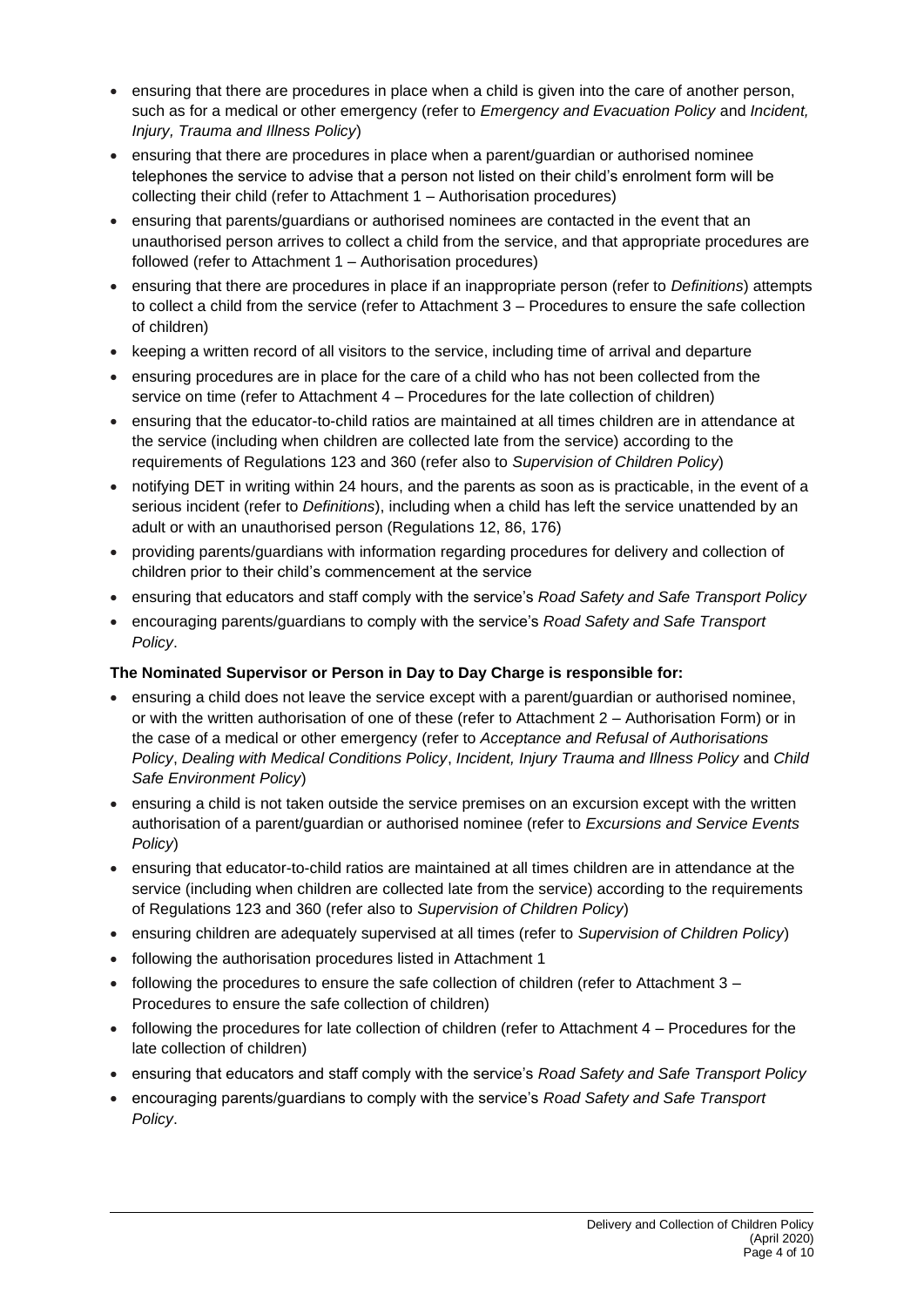#### **Educators and other staff are responsible for:**

- ensuring the attendance record is signed by the parent/guardian, authorised nominee, Nominated Supervisor or an educator, detailing the child's time of arrival and departure from the service (Regulation 158(1))
- developing safety procedures for the mass arrival and departure of children from the service
- refusing to allow a child to depart from the service with a person who is not the parent/guardian or authorised nominee, or where there is not written authorisation of one of these (refer to Attachment 2 – Authorisation Form) (refer also to *Acceptance and Refusal of Authorisations Policy*)
- implementing the authorisation procedures outlined in Attachment 1 in the event that a parent/guardian or authorised nominee telephones the service to advise that a person not listed on their child's enrolment form will be collecting their child
- following the authorisation procedures (Attachment 1) and contacting the parents/guardians or authorised nominees if an unauthorised person arrives to collect a child from the service
- following procedures in the event that an inappropriate person (refer to *Definitions*) attempts to collect a child from the service (refer to Attachment 3 – Procedures to ensure the safe collection of children)
- informing the Approved Provider as soon as is practicable, but within 24 hours, if a child has left the service unattended by an adult or with an unauthorised person (refer to *Definitions*)
- following procedures for the late collection of children (refer to Attachment 4 Procedures for the late collection of children)
- maintaining educator-to-child ratios at all times children are in attendance at the service (including when children are collected late from the service)
- ensuring the entry/exit doors and gates are kept closed during program hours
- displaying an up-to-date list of the telephone numbers of the Approved Provider, DET, Child FIRST, DHS Child Protection Service and the local police station
- complying with the service's *Road Safety and Safe Transport Policy*.

### **Parents/guardians are responsible for:**

- completing and signing the authorised nominee section of their child's enrolment form before their child attends the service
- signing and dating permission forms for excursions
- signing the attendance record as their child arrives at and departs from the service
- ensuring educators are aware that their child has arrived at/been collected from the service
- collecting their child on time at the end of each session/day
- alerting educators if they are likely to be late collecting their child
- providing written authorisation where children require medication to be administered by educators/staff, and signing and dating it for inclusion in the child's medication record (refer to *Definitions*)
- supervising their own child before signing them into the program and after they have signed them out of the program
- familiarising themselves with the service's *Road Safety and Safe Transport Policy*
- supervising other children in their care, including siblings, while attending or assisting at the service
- paying a late-collection fee if required by the service's *Fees Policy*.

#### **Volunteers and students, while at the service, are responsible for following this policy and its procedures.**

# **EVALUATION**

In order to assess whether the values and purposes of the policy have been achieved, the Approved Provider will: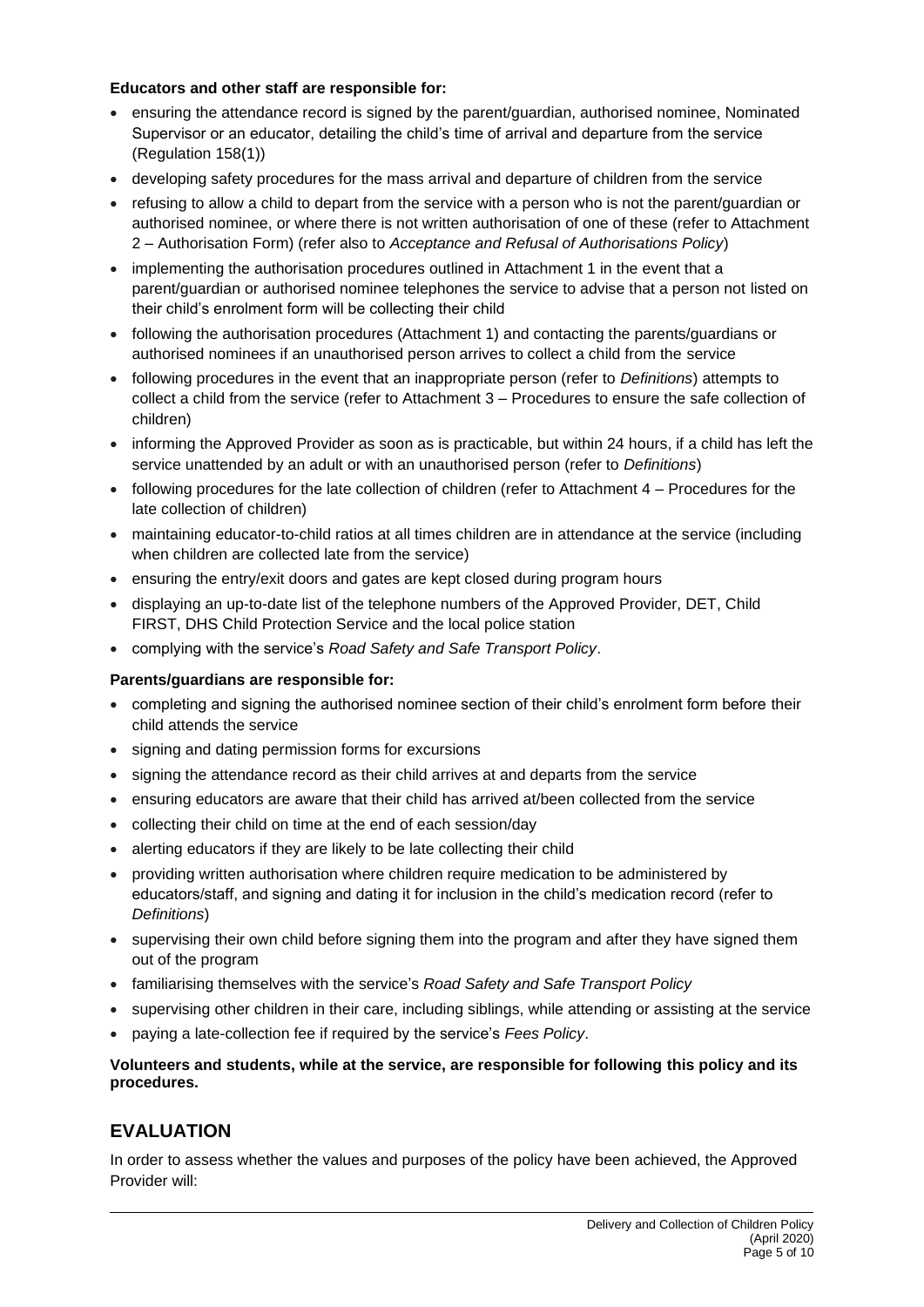- regularly seek feedback from everyone affected by the policy regarding its effectiveness
- monitor the implementation, compliance, complaints and incidents in relation to this policy
- keep the policy up to date with current legislation, research, policy and best practice
- revise the policy and procedures as part of the service's policy review cycle, or as required
- notify parents/guardians at least 14 days before making any changes to this policy or its procedures.

# **ATTACHMENTS**

- Attachment 1: Authorisation procedures
- Attachment 2: Authorisation Form
- Attachment 3: Procedures to ensure the safe collection of children
- Attachment 4: Procedures for the late collection of children

# **AUTHORISATION**

This policy was adopted by the Approved Provider of Denzil Don Kindergarten on 01/02/2022.

**REVIEW DATE:** 01 FEBRUARY 2024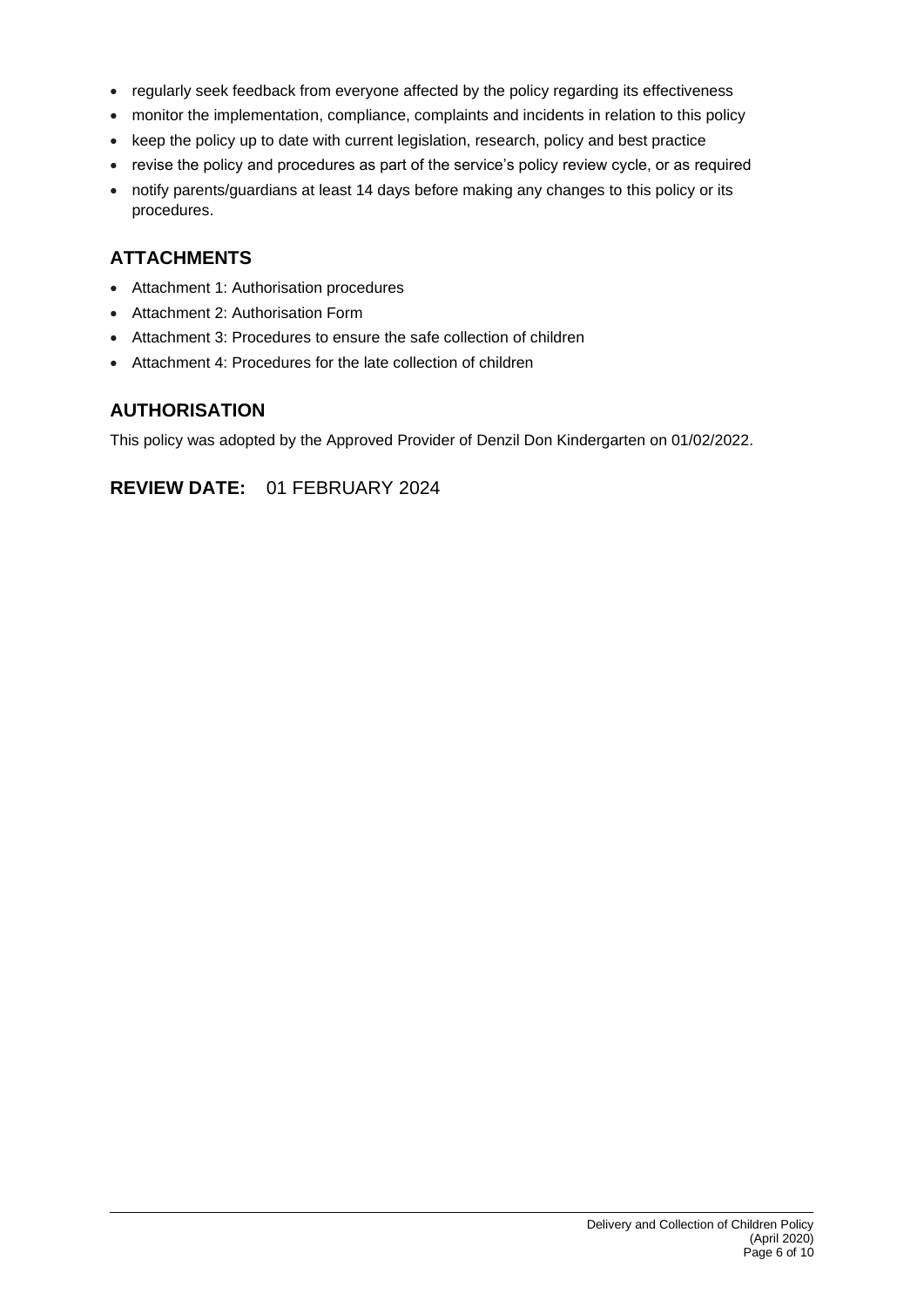#### **These procedures are to be followed when a child is collected by an unauthorised person, including where a parent/guardian or authorised nominee telephones the service to notify that such a person will be collecting their child.**

The Nominated Supervisor will:

- 1. request that the parent/guardian or authorised nominee fill out the online authorisation form, or email the authorisation, if it is possible to do so, detailing the name, address and telephone number of the person who will be collecting the child
- 2. accept a verbal authorisation if it is not possible for the parent/guardian or authorised nominee to provide authorisation via the online authorisation form or email, provided the following procedure is followed:
	- 2.1 all details of the person collecting the child, including the name, address and telephone number of the person must be obtained
	- 2.2 two educators take the verbal authorisation message (recommended by DET)
	- 2.3 the verbal authorisation is documented and stored with the child's enrolment record for follow-up
	- 2.4 photo identification is obtained to confirm the person's identity on arrival at the service
	- 2.5 ensure that parents/guardians or authorised nominees follow up a verbal authorisation by completing an Authorisation Form (Attachment 2) when next at the service, or by adding details of the new authorised nominee to the child's enrolment form
- 3. ensure that email authorisation is stored with the child's enrolment record
- 4. ensure the attendance record is completed prior to child leaving the service
- 5. refuse to release a child where authorisation is not/cannot be provided by the parent/guardian or authorised nominee
- 6. contact police if the safety of the child or service staff is threatened
- 7. notify the Approved Provider in the event that written authorisation is not provided for further follow-up
- 8. implement late collection procedures (refer to Attachment 4) if required.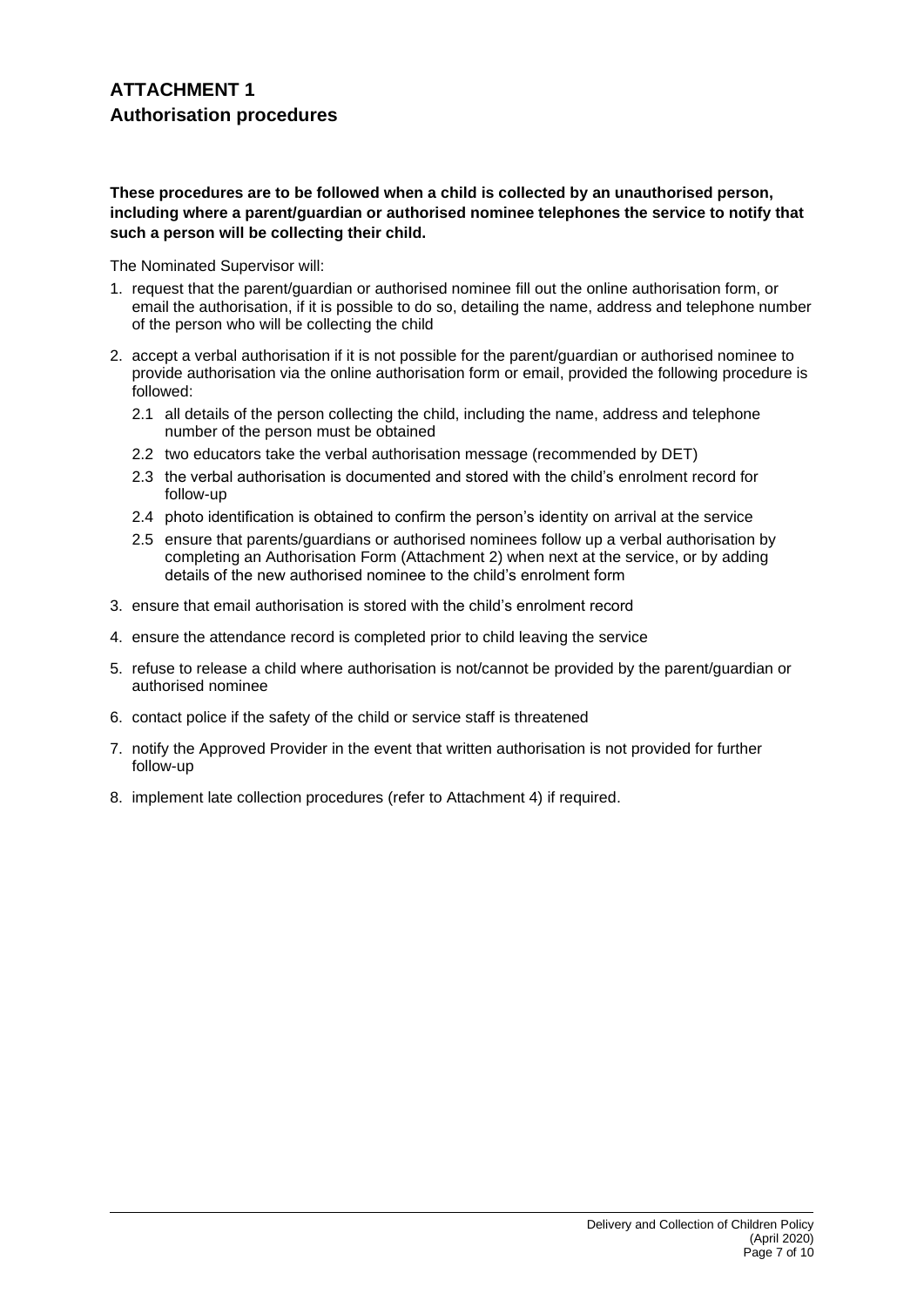# **ATTACHMENT 2 Authorisation Form**

To be used as a follow-up to a verbal / email authorisation when the parent/guardian or authorised nominee is next at the service

|                                                                                                | authorised by telephone/email (please circle)                                                     |
|------------------------------------------------------------------------------------------------|---------------------------------------------------------------------------------------------------|
|                                                                                                | to be                                                                                             |
| collected from Denzil Don Kindergarten on [Date]                                               | by:                                                                                               |
|                                                                                                |                                                                                                   |
| Address:                                                                                       |                                                                                                   |
| I would like to add this person to my child's enrolment form as an authorised nominee OR<br>O. |                                                                                                   |
| IJ<br>authorised nominee                                                                       | This was a one-off occasion and this person is not to be added to my child's enrolment form as an |
| Signed:                                                                                        | (Parent/guardian or authorised nominee)                                                           |
| Date:                                                                                          |                                                                                                   |
| This form will be attached to the child's enrolment form.                                      |                                                                                                   |
| <b>Authorisation form</b>                                                                      |                                                                                                   |
| To be used where the parent/guardian or authorised nominee is able to provide prior written    |                                                                                                   |
| authorisation                                                                                  |                                                                                                   |
|                                                                                                |                                                                                                   |
| Address:                                                                                       |                                                                                                   |
| collected from Denzil Don Kindergarten on [Date]                                               | by:                                                                                               |
| Name:                                                                                          |                                                                                                   |
| Address:                                                                                       |                                                                                                   |
|                                                                                                |                                                                                                   |
| I would like to add this person to my child's enrolment form as an authorised nominee OR       |                                                                                                   |
| authorised nominee                                                                             | This was a one-off occasion and this person is not to be added to my child's enrolment form as an |
| Signed:                                                                                        | (Parent/guardian or authorised nominee)                                                           |
| Date:                                                                                          |                                                                                                   |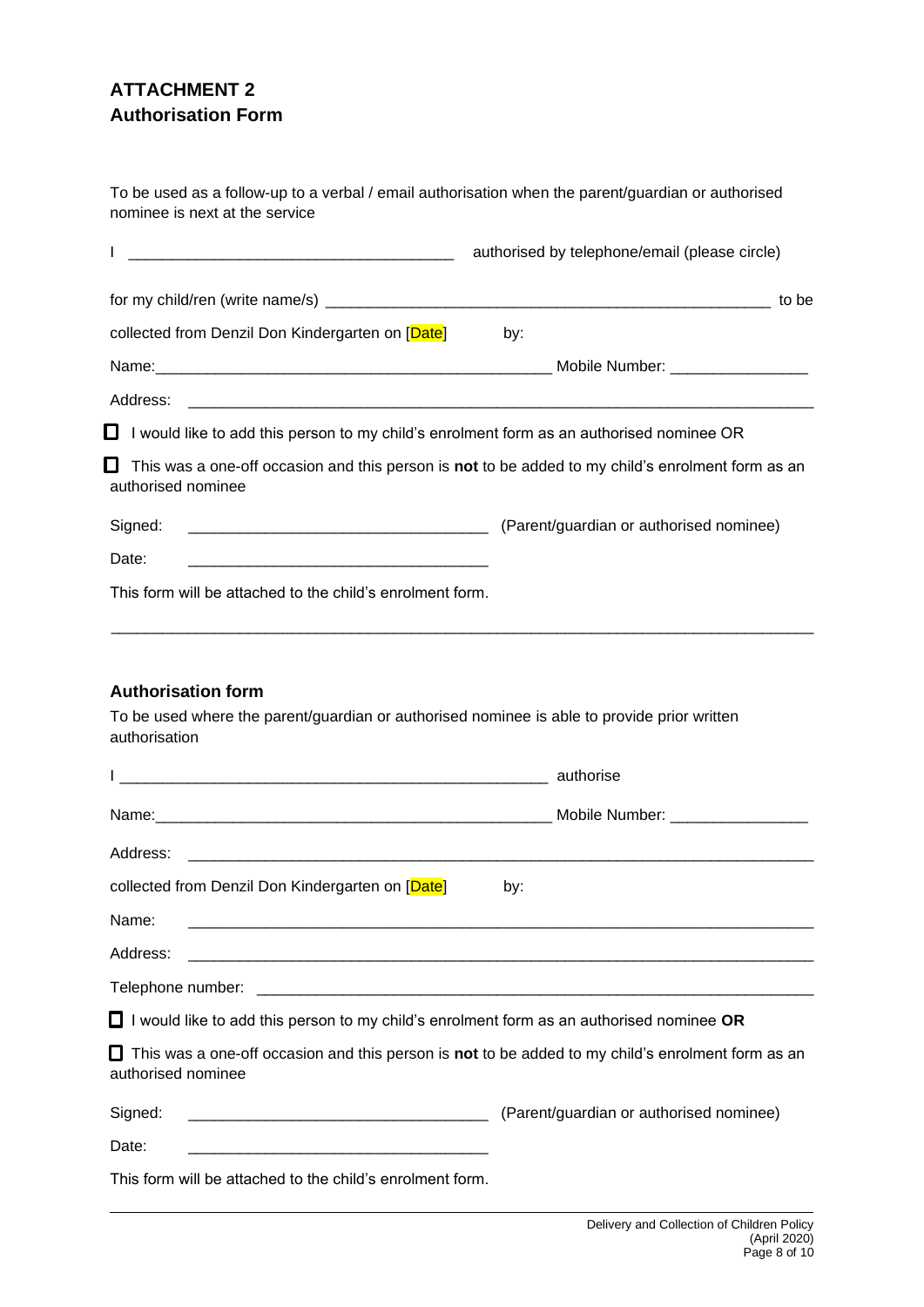# **ATTACHMENT 3 Procedures to ensure the safe collection of children**

Early childhood professionals have a duty of care not to endanger children at the service by knowingly placing them in a situation that could reasonably be expected to be dangerous, including releasing a child into the care of an inappropriate person (refer to *Definitions*).

Where an educator believes that the parents/guardians or authorised nominee may be ill, affected by alcohol or drugs, or not able to safely care for the child, the following procedures must be followed.

- Consult with the Nominated Supervisor or the Approved Provider, if possible.
- Advise the person collecting the child of their concerns and suggest contacting an alternative authorised nominee to collect the child.
- If the Nominated Supervisor or the Approved Provider fears for the safety of the child, themselves or other service staff at any time, contact the police immediately.
- Complete the *Incident, Injury, Trauma and Illness Record* and file with the child's enrolment form.
- Inform the Approved Provider as soon as is practicable, and at least within 24 hours of the incident.
- Inform the Regulatory Authority (DET) within 24 hours of a serious incident occurring (refer to *Definitions*).